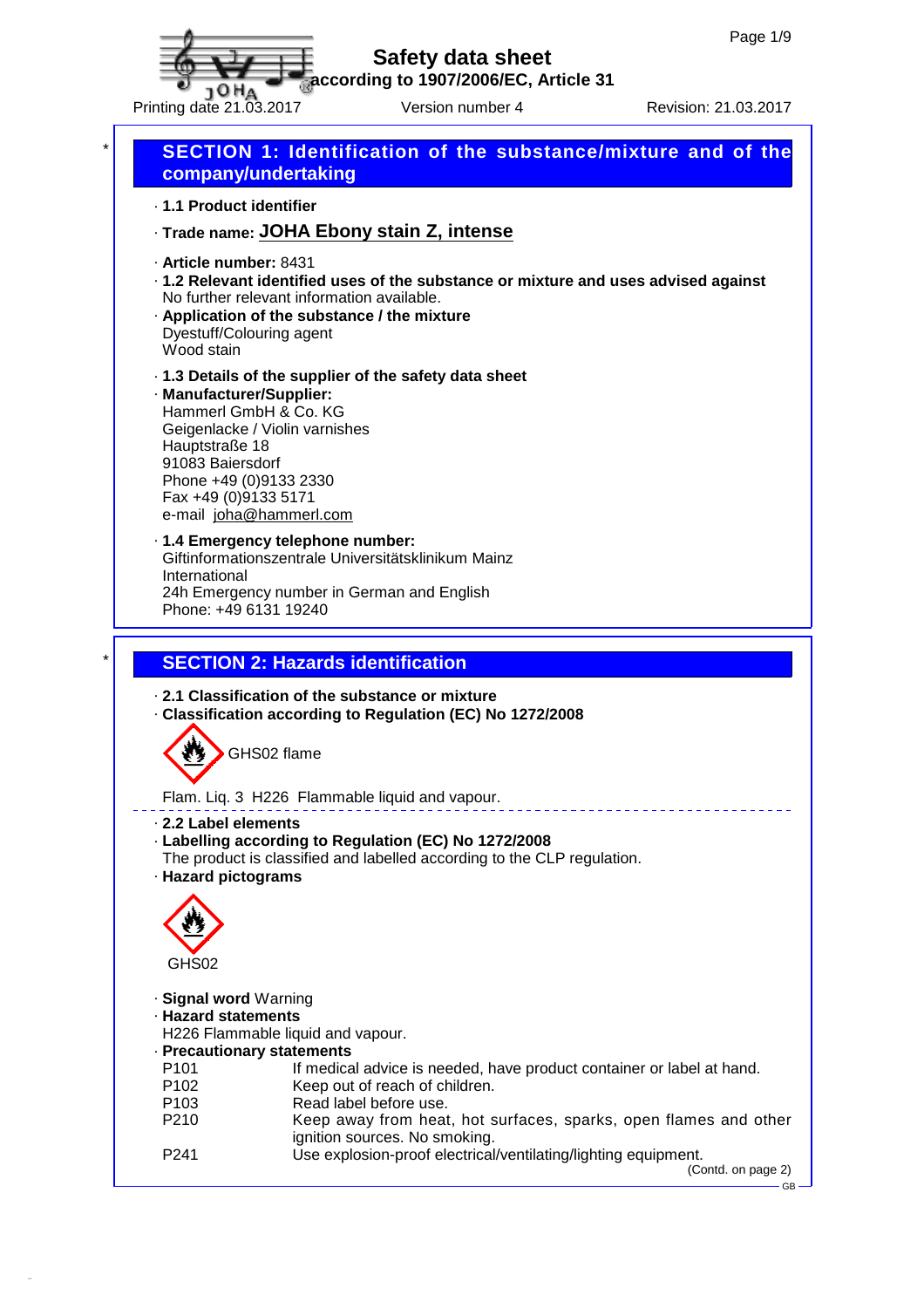**according to 1907/2006/EC, Article 31**

| 1 U FIA<br>Printing date 21.03.2017 |  |
|-------------------------------------|--|
|                                     |  |

Version number 4 Revision: 21.03.2017

# **Trade name: JOHA Ebony stain Z, intense** (Contd. of page 1) P280 Wear protective gloves/protective clothing/eye protection/face protection. P303+P361+P353 IF ON SKIN (or hair): Take off immediately all contaminated clothing. Rinse skin with water/shower. P403+P235 Store in a well-ventilated place. Keep cool. P501 Dispose of contents/container in accordance with local/regional/national/ international regulations. · **Labelling of packages where the contents do not exceed 125 ml** · **Hazard pictograms** GHS02 · **Signal word** Warning · **Hazard statements** Void · **Precautionary statements** P101 If medical advice is needed, have product container or label at hand. P102 Keep out of reach of children. P103 Read label before use. · **2.3 Other hazards** · **Results of PBT and vPvB assessment** · **PBT:** Not applicable. · **vPvB:** Not applicable. \* **SECTION 3: Composition/information on ingredients** · **3.2 Chemical characterisation: Mixtures** · **Description:** Mixture of substances listed below with nonhazardous additions. · **Dangerous components:** CAS: 107-98-2 EINECS: 203-539-1 1-methoxy-2-propanol  $\bigotimes$  Flam. Lig. 3, H226 50-99% · **Additional information:** For the wording of the listed hazard phrases refer to section 16. **SECTION 4: First aid measures** · **4.1 Description of first aid measures** · **After inhalation:** Supply fresh air; consult doctor in case of complaints. · **After skin contact:** Generally the product does not irritate the skin. · **After eye contact:** Rinse opened eye for several minutes under running water.

· **After swallowing:** If symptoms persist consult doctor.

- · **4.2 Most important symptoms and effects, both acute and delayed** No further relevant information available.
- · **4.3 Indication of any immediate medical attention and special treatment needed** No further relevant information available.

### **SECTION 5: Firefighting measures**

· **5.1 Extinguishing media**

· **Suitable extinguishing agents:**

CO2, powder or water spray. Fight larger fires with water spray or alcohol resistant foam.

· **For safety reasons unsuitable extinguishing agents:** Water with full jet

(Contd. on page 3)

GB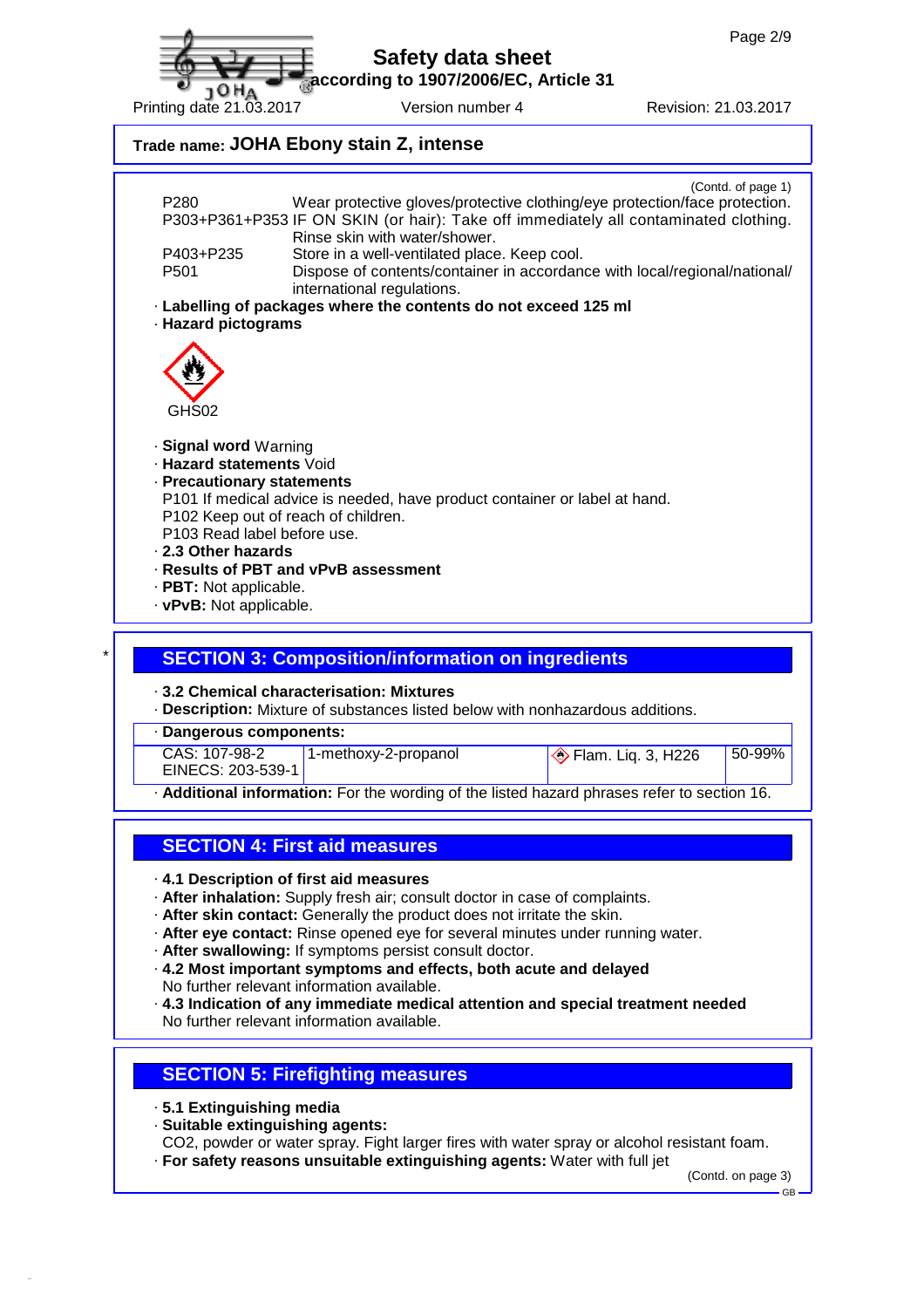**according to 1907/2006/EC, Article 31**

### **Trade name: JOHA Ebony stain Z, intense**

#### · **5.2 Special hazards arising from the substance or mixture**

No further relevant information available.

· **5.3 Advice for firefighters**

· **Protective equipment:** No special measures required.

### **SECTION 6: Accidental release measures**

· **6.1 Personal precautions, protective equipment and emergency procedures** Wear protective equipment. Keep unprotected persons away.

· **6.2 Environmental precautions:** Do not allow to enter sewers/ surface or ground water.

- · **6.3 Methods and material for containment and cleaning up:** Absorb with liquid-binding material (sand, diatomite, acid binders, universal binders,
- sawdust). Ensure adequate ventilation.
- · **6.4 Reference to other sections** See Section 7 for information on safe handling. See Section 8 for information on personal protection equipment. See Section 13 for disposal information.

# **SECTION 7: Handling and storage**

- · **7.1 Precautions for safe handling** No special measures required. · **Information about fire - and explosion protection:**
- Keep ignition sources away Do not smoke.
- Protect against electrostatic charges.
- · **7.2 Conditions for safe storage, including any incompatibilities**
- · **Storage:**
- · **Requirements to be met by storerooms and receptacles:** No special requirements.
- · **Information about storage in one common storage facility:** Not required.
- · **Further information about storage conditions:** Keep container tightly sealed.
- · **7.3 Specific end use(s)** No further relevant information available.

### \* **SECTION 8: Exposure controls/personal protection**

· **Additional information about design of technical facilities:** No further data; see item 7.

· **8.1 Control parameters**

#### · **Ingredients with limit values that require monitoring at the workplace:**

**107-98-2 1-methoxy-2-propanol**

WEL Short-term value: 560 mg/m<sup>3</sup>, 150 ppm Long-term value: 375 mg/m<sup>3</sup>, 100 ppm Sk

· **Additional information:** The lists valid during the making were used as basis.

- · **8.2 Exposure controls**
- · **Personal protective equipment:**
- · **General protective and hygienic measures:**
- Wash hands before breaks and at the end of work.
- · **Respiratory protection:** Not required.

(Contd. on page 4)

GB



(Contd. of page 2)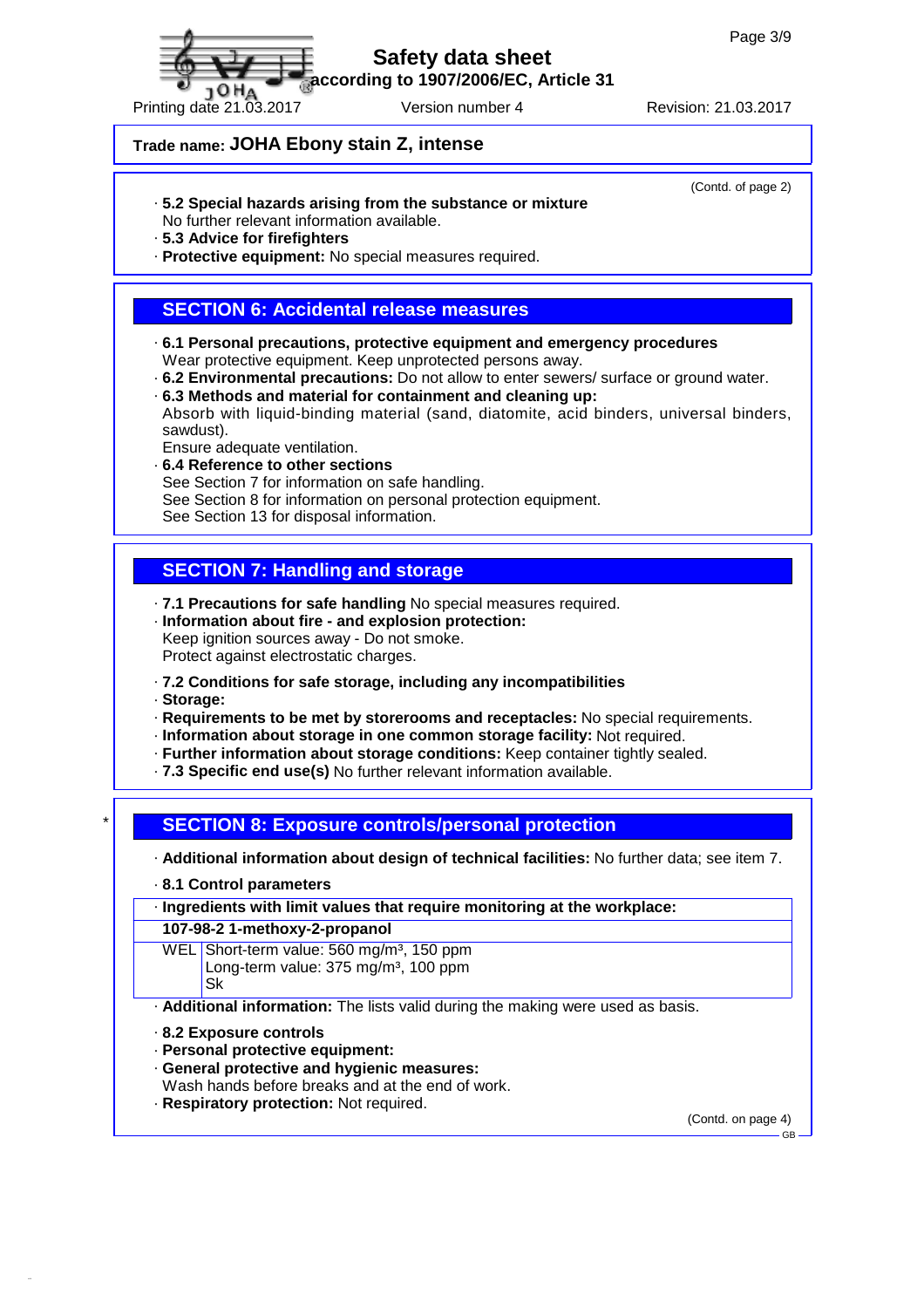**according to 1907/2006/EC, Article 31**

Printing date 21.03.2017 Version number 4 Revision: 21.03.2017

(Contd. of page 3)

### **Trade name: JOHA Ebony stain Z, intense**

· **Protection of hands:**

**JOHA** 

The glove material has to be impermeable and resistant to the product/ the substance/ the preparation.

Due to missing tests no recommendation to the glove material can be given for the product/ the preparation/ the chemical mixture.

Selection of the glove material on consideration of the penetration times, rates of diffusion and the degradation

#### · **Material of gloves**

The selection of the suitable gloves does not only depend on the material, but also on further marks of quality and varies from manufacturer to manufacturer. As the product is a preparation of several substances, the resistance of the glove material can not be calculated in advance and has therefore to be checked prior to the application.

#### · **Penetration time of glove material**

The exact break trough time has to be found out by the manufacturer of the protective gloves and has to be observed.

#### · **Eye protection:**



Tightly sealed goggles

| . 9.1 Information on basic physical and chemical properties<br>· General Information |                                                 |  |  |  |
|--------------------------------------------------------------------------------------|-------------------------------------------------|--|--|--|
| · Appearance:                                                                        |                                                 |  |  |  |
| Form:                                                                                | Fluid                                           |  |  |  |
| Colour:                                                                              | <b>Black</b>                                    |  |  |  |
| · Odour:                                                                             | Alcohol-like                                    |  |  |  |
| · Odour threshold:                                                                   | Not determined.                                 |  |  |  |
| · pH-value:                                                                          | Not determined.                                 |  |  |  |
| Change in condition                                                                  |                                                 |  |  |  |
| <b>Melting point/freezing point:</b>                                                 | $-96.7 °C$                                      |  |  |  |
| Initial boiling point and boiling range: 120 °C                                      |                                                 |  |  |  |
| · Flash point:                                                                       | 32 °C                                           |  |  |  |
| · Flammability (solid, gas):                                                         | Not applicable.                                 |  |  |  |
| · Ignition temperature:                                                              | 270 °C                                          |  |  |  |
| · Decomposition temperature:                                                         | Not determined.                                 |  |  |  |
| · Auto-ignition temperature:                                                         | Product is not selfigniting.                    |  |  |  |
| · Explosive properties:                                                              | Product is not explosive. However, formation of |  |  |  |
|                                                                                      | explosive air/vapour mixtures are possible.     |  |  |  |
| · Explosion limits:                                                                  |                                                 |  |  |  |
| Lower:                                                                               | 2.3 Vol %                                       |  |  |  |
| Upper:                                                                               | 20 Vol %                                        |  |  |  |
| · Vapour pressure at 20 °C:                                                          | 12 hPa                                          |  |  |  |
| · Density at 20 °C:                                                                  | $0.962$ g/cm <sup>3</sup>                       |  |  |  |
| · Relative density                                                                   | Not determined.                                 |  |  |  |

(Contd. on page 5) GB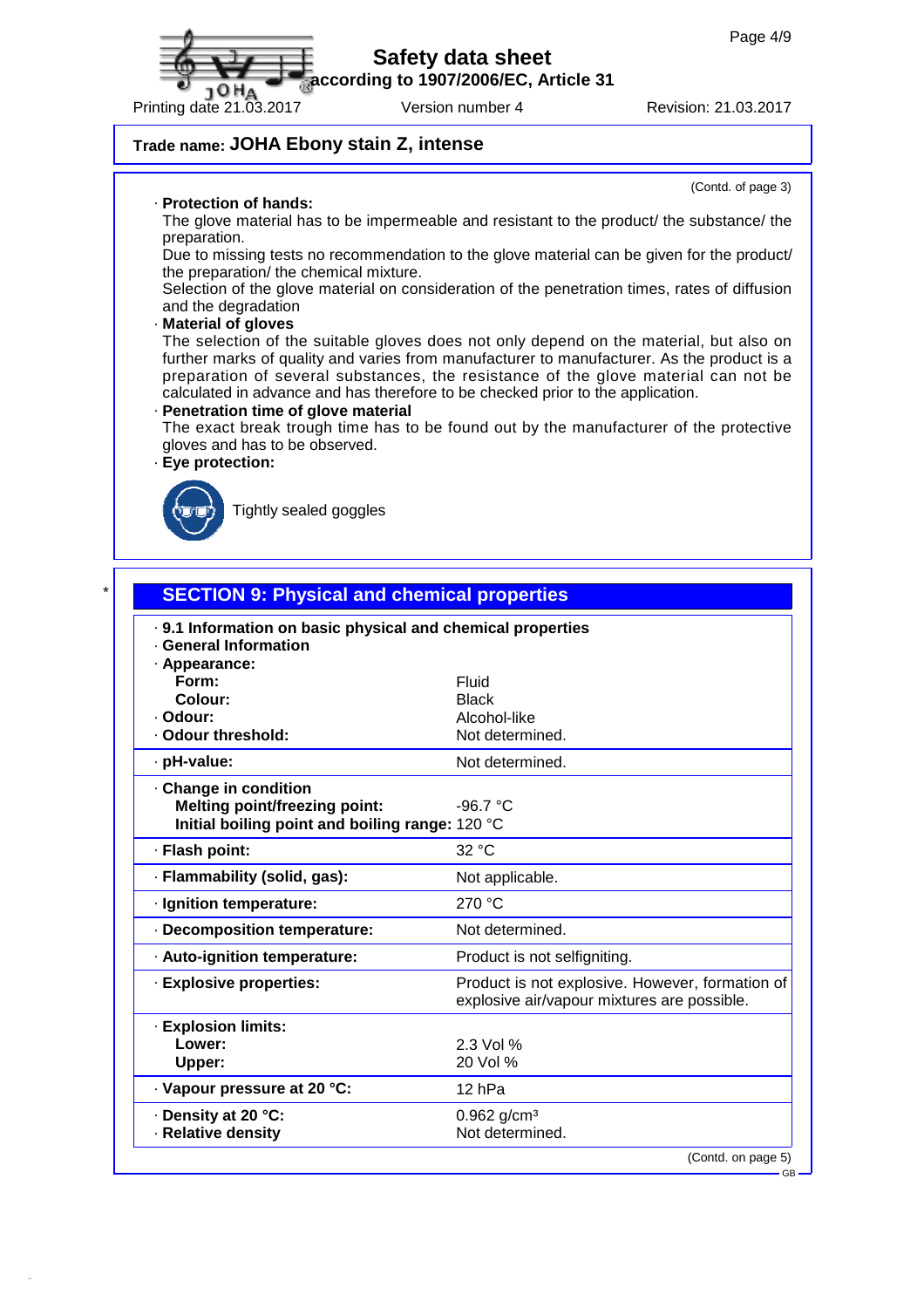**according to 1907/2006/EC, Article 31**

Printing date 21.03.2017 Version number 4 Revision: 21.03.2017

### **Trade name: JOHA Ebony stain Z, intense**

|                                           | (Contd. of page 4)                         |
|-------------------------------------------|--------------------------------------------|
| · Vapour density                          | Not determined.                            |
| <b>Evaporation rate</b>                   | Not determined.                            |
| · Solubility in / Miscibility with        |                                            |
| water:                                    | Not miscible or difficult to mix.          |
| · Partition coefficient: n-octanol/water: | Not determined.                            |
| · Viscosity:                              |                                            |
| Dynamic:                                  | Not determined.                            |
| Kinematic:                                | Not determined.                            |
| · Solvent content:                        |                                            |
| <b>Organic solvents:</b>                  | 95.1%                                      |
| Solids content:                           | 4.8%                                       |
| . 9.2 Other information                   | No further relevant information available. |

### **SECTION 10: Stability and reactivity**

- · **10.1 Reactivity** No further relevant information available.
- · **10.2 Chemical stability**
- · **Thermal decomposition / conditions to be avoided:**
- No decomposition if used according to specifications.
- · **10.3 Possibility of hazardous reactions** No dangerous reactions known.
- · **10.4 Conditions to avoid** No further relevant information available.
- · **10.5 Incompatible materials:** No further relevant information available.
- · **10.6 Hazardous decomposition products:** No dangerous decomposition products known.

## **SECTION 11: Toxicological information**

- · **11.1 Information on toxicological effects**
- · **Acute toxicity** Based on available data, the classification criteria are not met.

#### · **LD/LC50 values relevant for classification:**

#### **107-98-2 1-methoxy-2-propanol**

- Oral LD50 4016 mg/kg (rat)
- Dermal LD50 13000 mg/kg (rabbit)

#### **C.I. Solvent Black 27**

Oral LD50 > 5000 mg/kg (rat)

- · **Primary irritant effect:**
- · **Skin corrosion/irritation** Based on available data, the classification criteria are not met.
- · **Serious eye damage/irritation**
- Based on available data, the classification criteria are not met.
- · **Respiratory or skin sensitisation**
- Based on available data, the classification criteria are not met.
- · **CMR effects (carcinogenity, mutagenicity and toxicity for reproduction)**
- · **Germ cell mutagenicity** Based on available data, the classification criteria are not met.
- · **Carcinogenicity** Based on available data, the classification criteria are not met.
- · **Reproductive toxicity** Based on available data, the classification criteria are not met.
- · **STOT-single exposure** Based on available data, the classification criteria are not met.
- · **STOT-repeated exposure** Based on available data, the classification criteria are not met.

(Contd. on page 6) GB

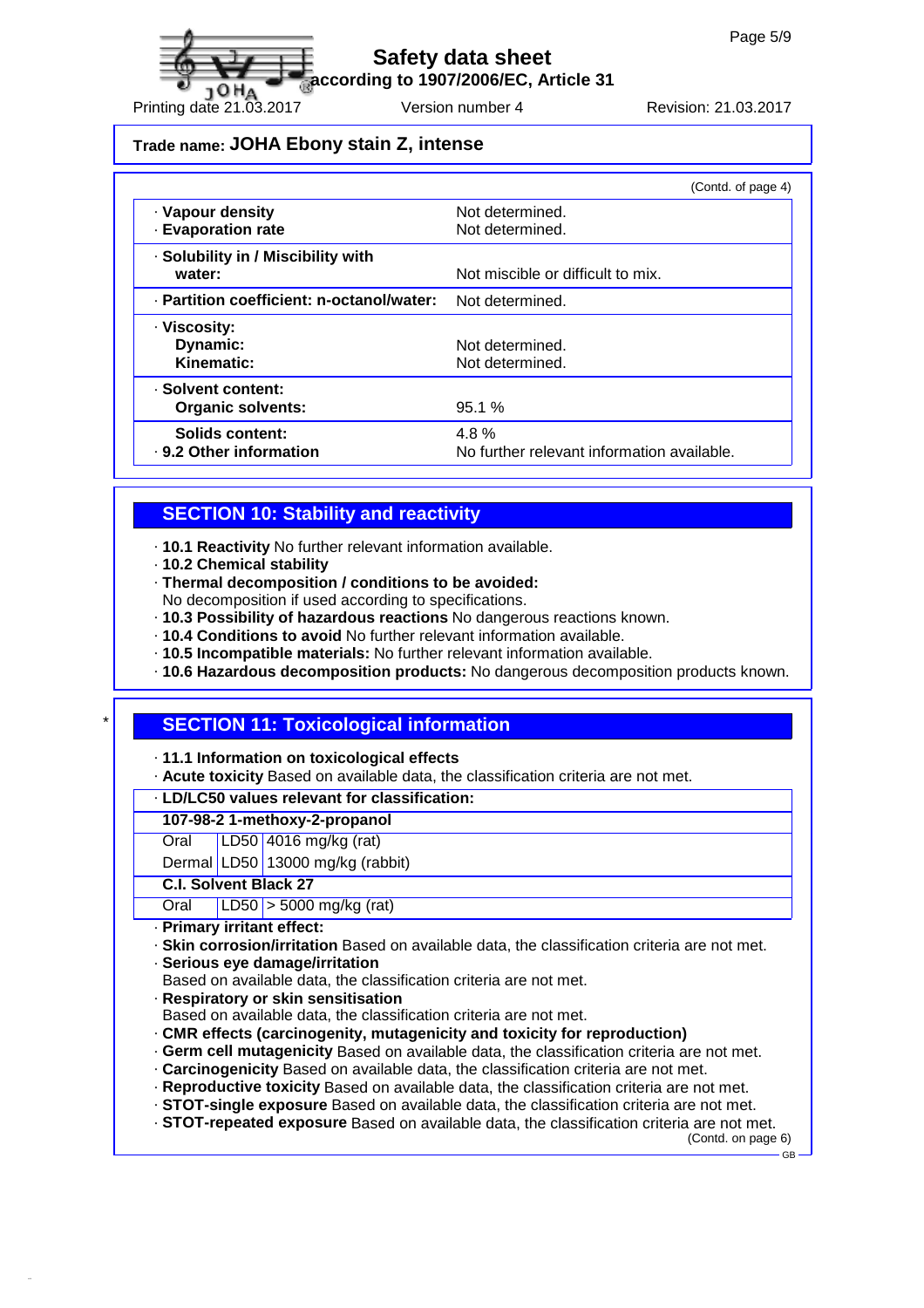**according to 1907/2006/EC, Article 31**

Printing date 21.03.2017 Version number 4 Revision: 21.03.2017

**Trade name: JOHA Ebony stain Z, intense**

(Contd. of page 5)

GB

· **Aspiration hazard** Based on available data, the classification criteria are not met.

### **SECTION 12: Ecological information**

· **12.1 Toxicity**

10<sub>HA</sub>

· **Aquatic toxicity:** No further relevant information available.

#### · **Type of test Effective concentration Method Assessment**

#### **107-98-2 1-methoxy-2-propanol**

- LC50 (48h) 23300 mg/l (daphnia magna)
- $LC50$  (96h)  $> 6800$  mg/l (gol)
- EC50 (3h)  $\vert$  > 1000 mg/l (Pseudomonas Putita)

#### **C.I. Solvent Black 27**

 $|EC50 (48h)| > 100$  mg/l (daphnia)

- LC50 (96h)  $\vert$  > 100 mg/l (Leuciscus idus)
- · **12.2 Persistence and degradability** No further relevant information available.
- · **12.3 Bioaccumulative potential** No further relevant information available.
- · **12.4 Mobility in soil** No further relevant information available.
- · **Additional ecological information:**
- · **General notes:**
- Water hazard class 3 (German Regulation) (Self-assessment): extremely hazardous for water
- Do not allow product to reach ground water, water course or sewage system, even in small quantities.

Danger to drinking water if even extremely small quantities leak into the ground.

#### · **12.5 Results of PBT and vPvB assessment**

- · **PBT:** Not applicable.
- · **vPvB:** Not applicable.
- · **12.6 Other adverse effects** No further relevant information available.

## **SECTION 13: Disposal considerations**

#### · **13.1 Waste treatment methods**

· **Recommendation**

Must not be disposed together with household garbage. Do not allow product to reach sewage system.

- · **Uncleaned packaging:**
- · **Recommendation:** Disposal must be made according to official regulations.

## **SECTION 14: Transport information**

| ⋅ 14.1 UN-Number<br>· ADR, IMDG, IATA                 | UN3092                                            |
|-------------------------------------------------------|---------------------------------------------------|
| 14.2 UN proper shipping name<br>· ADR<br>· IMDG, IATA | 3092 1-METHOXY-2-PROPANOL<br>1-METHOXY-2-PROPANOL |
|                                                       | (Contd. on page 7)                                |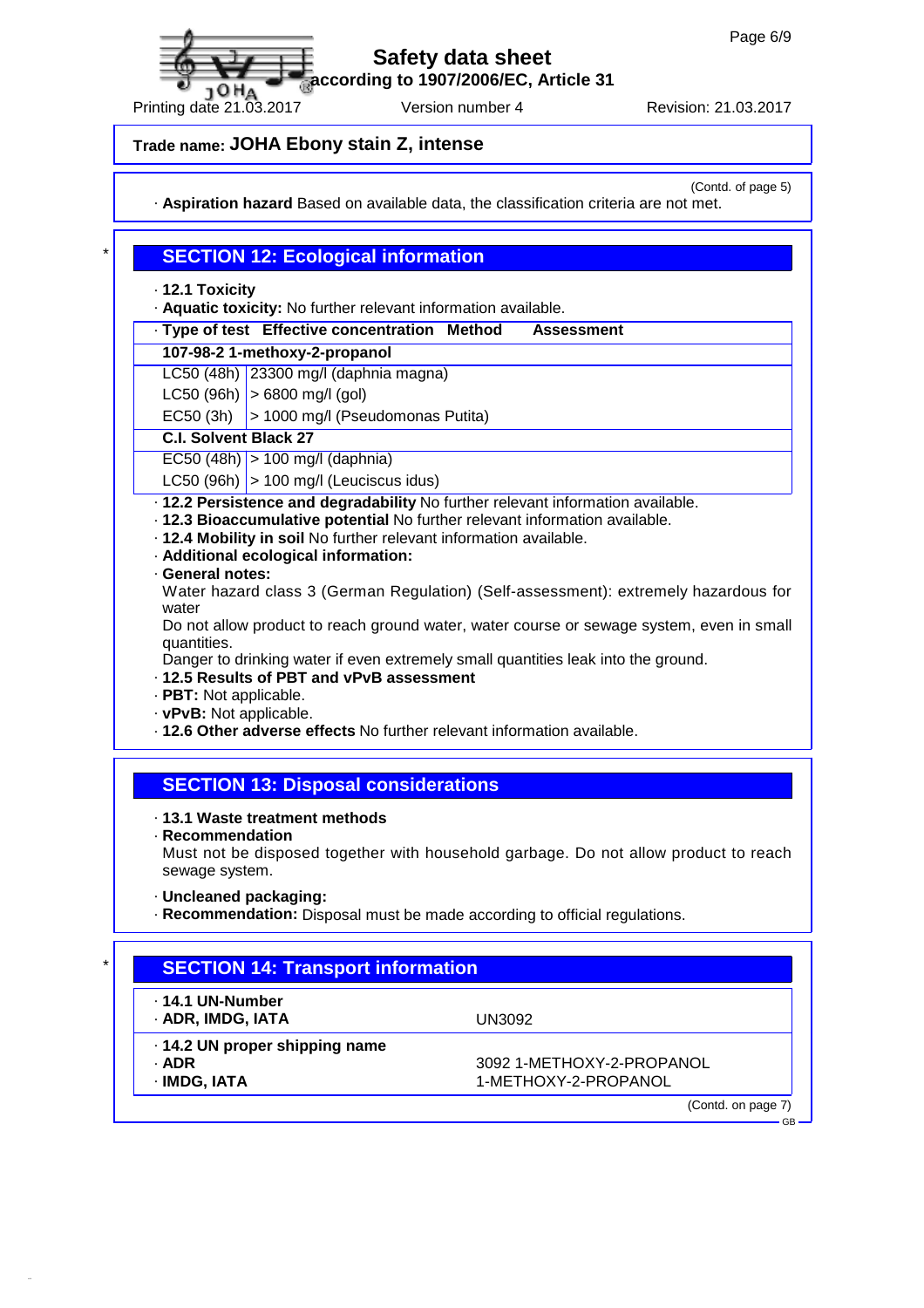**according to 1907/2006/EC, Article 31**

**Trade name: JOHA Ebony stain Z, intense**

|                                                                                                       | (Contd. of page 6)                                                                                                           |
|-------------------------------------------------------------------------------------------------------|------------------------------------------------------------------------------------------------------------------------------|
| · 14.3 Transport hazard class(es)                                                                     |                                                                                                                              |
| · ADR, IMDG, IATA                                                                                     |                                                                                                                              |
|                                                                                                       |                                                                                                                              |
| · Class<br>· Label                                                                                    | 3 Flammable liquids.<br>3                                                                                                    |
| · 14.4 Packing group<br>· ADR, IMDG, IATA                                                             | Ш                                                                                                                            |
| · 14.5 Environmental hazards:<br>· Marine pollutant:                                                  | <b>No</b>                                                                                                                    |
| · 14.6 Special precautions for user<br>· Danger code (Kemler):<br>· EMS Number:<br>· Stowage Category | Warning: Flammable liquids.<br>30<br>$F-E$ , S-D<br>A                                                                        |
| · 14.7 Transport in bulk according to Annex<br>Il of Marpol and the IBC Code                          | Not applicable.                                                                                                              |
| · Transport/Additional information:                                                                   |                                                                                                                              |
| · ADR<br>· Limited quantities (LQ)<br>· Excepted quantities (EQ)                                      | 5L<br>Code: E1<br>Maximum net quantity per inner packaging:<br>30 ml<br>Maximum net quantity per outer packaging:<br>1000 ml |
| · Transport category<br>· Tunnel restriction code                                                     | 3<br>D/E                                                                                                                     |
| · IMDG<br>· Limited quantities (LQ)<br>· Excepted quantities (EQ)                                     | 5L<br>Code: E1<br>Maximum net quantity per inner packaging:<br>30 ml<br>Maximum net quantity per outer packaging:<br>1000 ml |
| · UN "Model Regulation":                                                                              | UN 3092 1-METHOXY-2-PROPANOL, 3, III                                                                                         |

## **SECTION 15: Regulatory information**

· **15.1 Safety, health and environmental regulations/legislation specific for the substance or mixture**

· **Labelling according to Regulation (EC) No 1272/2008**

The product is classified and labelled according to the CLP regulation.

(Contd. on page 8) GB

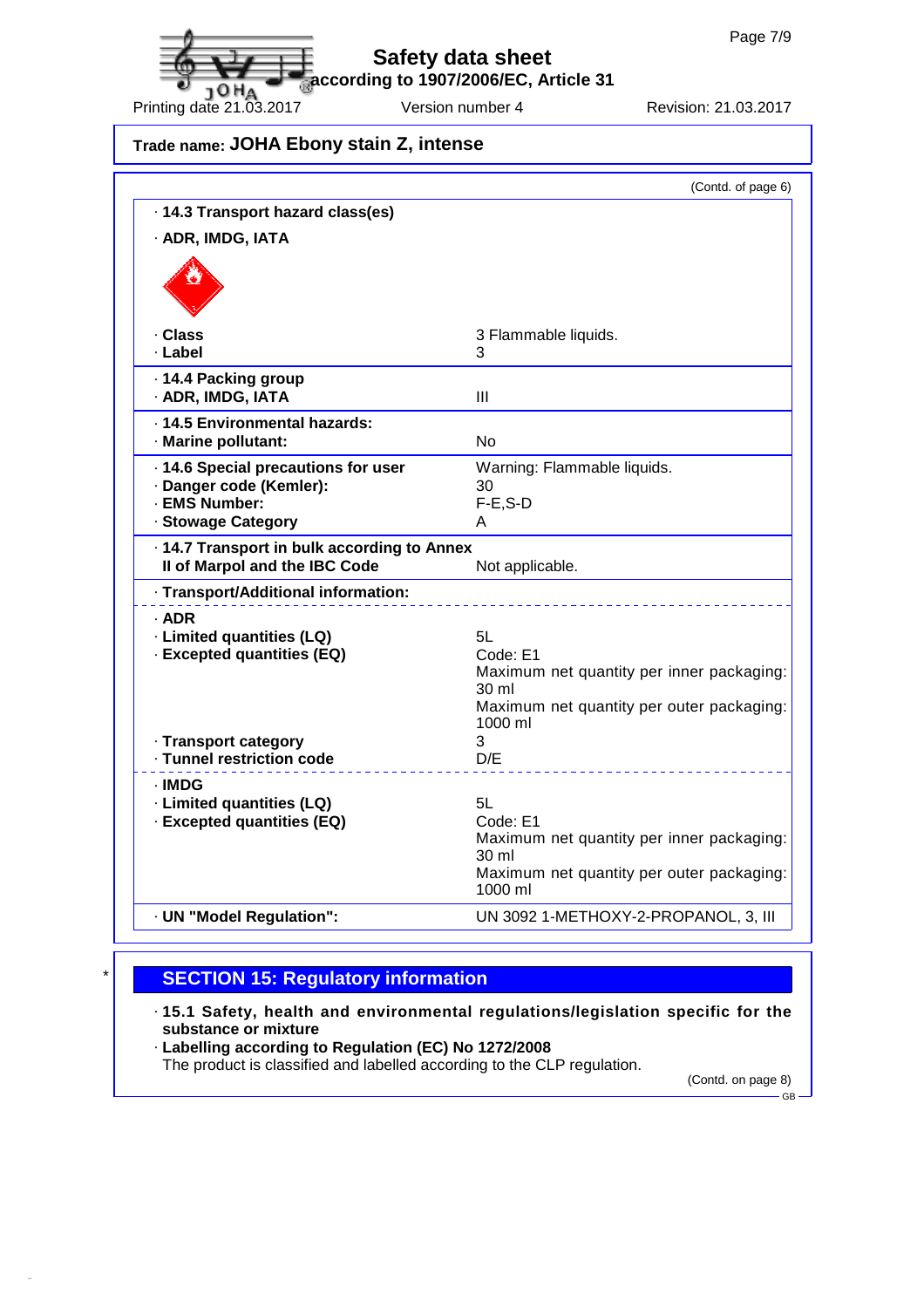**according to 1907/2006/EC, Article 31**

**JOHA** 

Printing date 21.03.2017 Version number 4 Revision: 21.03.2017